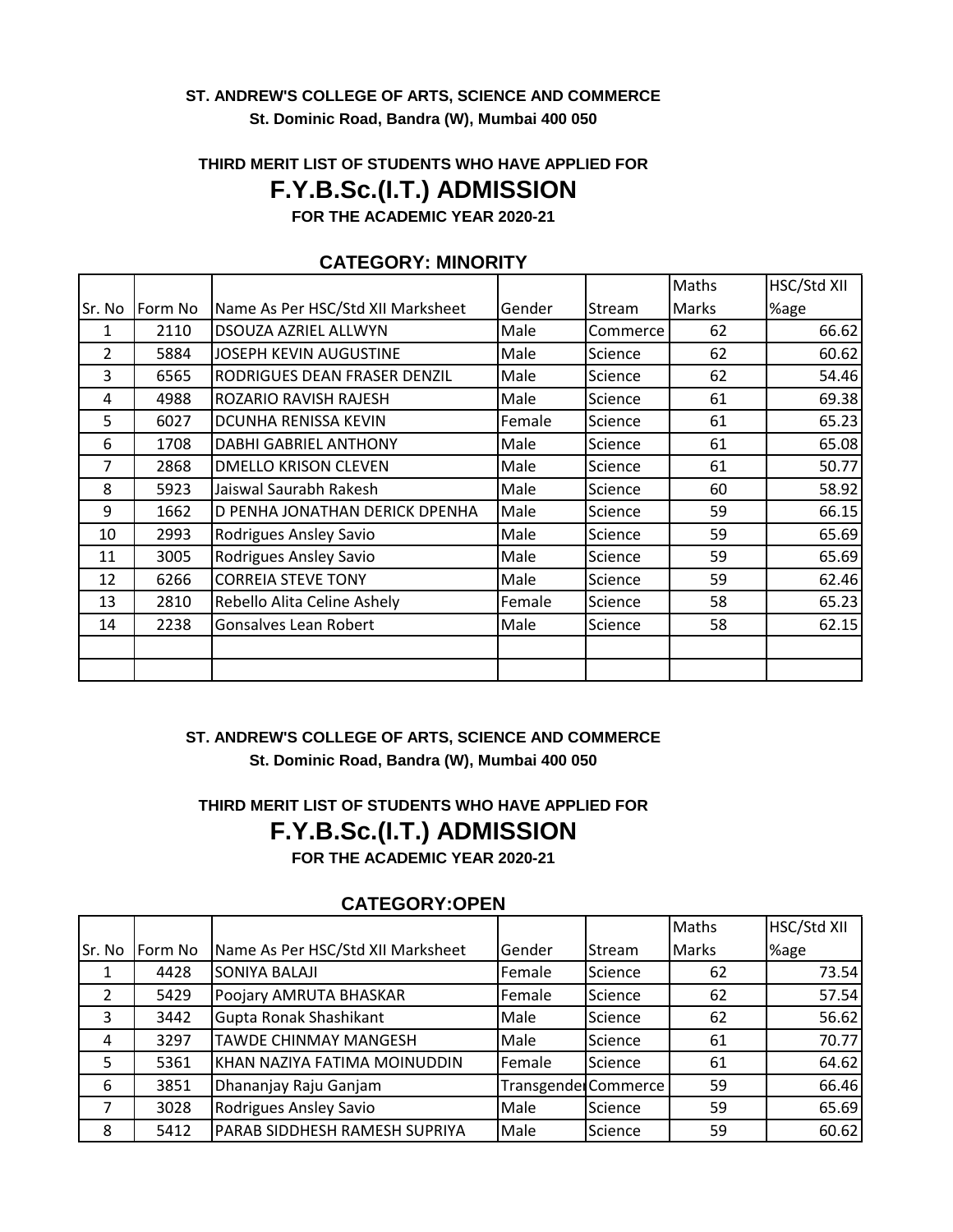| 9  | 5194 | Sayed Shifa Mohd Imran     | Female | Commerce | 58 | 78.15 |
|----|------|----------------------------|--------|----------|----|-------|
| 10 | 3818 | Jaiswar Trupti Niraj       | Female | Commerce | 58 | 70.46 |
| 11 | 6491 | KHAN YAHYA AJMAL           | Male   | Science  | 58 | 63.69 |
| 12 | 2765 | <b>GUPTA JANHAVI NIRAJ</b> | Female | Science  | 58 | 60.31 |
| 13 | 5801 | PARMAR MANDAR MOTILAL      | Male   | Commerce | 57 | 73.54 |
| 14 | 5030 | Aanchal Rathi              | Female | Science  | 57 | 64.4  |
| 15 | 5907 | KOLHE POOJA KASHINATH      | Female | Science  | 57 | 57.08 |
| 16 | 5335 | <b>GOUDA NITIN ARUN</b>    | Male   | Science  | 57 | 55.23 |
| 17 | 2599 | <b>Vedant Shetty</b>       | Male   | Science  | 56 | 86.75 |
| 18 | 5794 | <b>BELE NATASHA ASHISH</b> | Female | Science  | 56 | 78.31 |
| 19 | 3159 | Khan Rozain Amjad          | Female | Commerce | 56 | 69.38 |
|    |      |                            |        |          |    |       |
|    |      |                            |        |          |    |       |

**ST. ANDREW'S COLLEGE OF ARTS, SCIENCE AND COMMERCE St. Dominic Road, Bandra (W), Mumbai 400 050**

## **THIRD MERIT LIST OF STUDENTS WHO HAVE APPLIED FOR**

## **F.Y.B.Sc.(I.T.) ADMISSION**

**FOR THE ACADEMIC YEAR 2020-21**

#### **CATEGORY: RESERVED (Sports/Ex-Servicemen/Defence )**

|      |                                                  |        |               | <b>Maths</b> | HSC/Std XII |
|------|--------------------------------------------------|--------|---------------|--------------|-------------|
|      | Sr. No Form No Name As Per HSC/Std XII Marksheet | Gender | <b>Stream</b> | Marks        | '%age       |
| 3690 | Vikash Kumar                                     | Male   | Science       | 46           | 60I         |
|      |                                                  |        |               |              |             |
|      |                                                  |        |               |              |             |

**ST. ANDREW'S COLLEGE OF ARTS, SCIENCE AND COMMERCE St. Dominic Road, Bandra (W), Mumbai 400 050**

**F.Y.B.Sc.(I.T.) ADMISSION THIRD MERIT LIST OF STUDENTS WHO HAVE APPLIED FOR**

**FOR THE ACADEMIC YEAR 2020-21**

### **CATEGORY: RESERVED (Physically Handicapped)**

|  | Sr. No Form No Name As Per HSC/Std XII Marksheet | lGender | <b>Stream</b> | Maths<br><b>Marks</b> | HSC/Std XII<br>%age |
|--|--------------------------------------------------|---------|---------------|-----------------------|---------------------|
|  | <b>NIL</b>                                       |         |               |                       |                     |
|  |                                                  |         |               |                       |                     |
|  |                                                  |         |               |                       |                     |